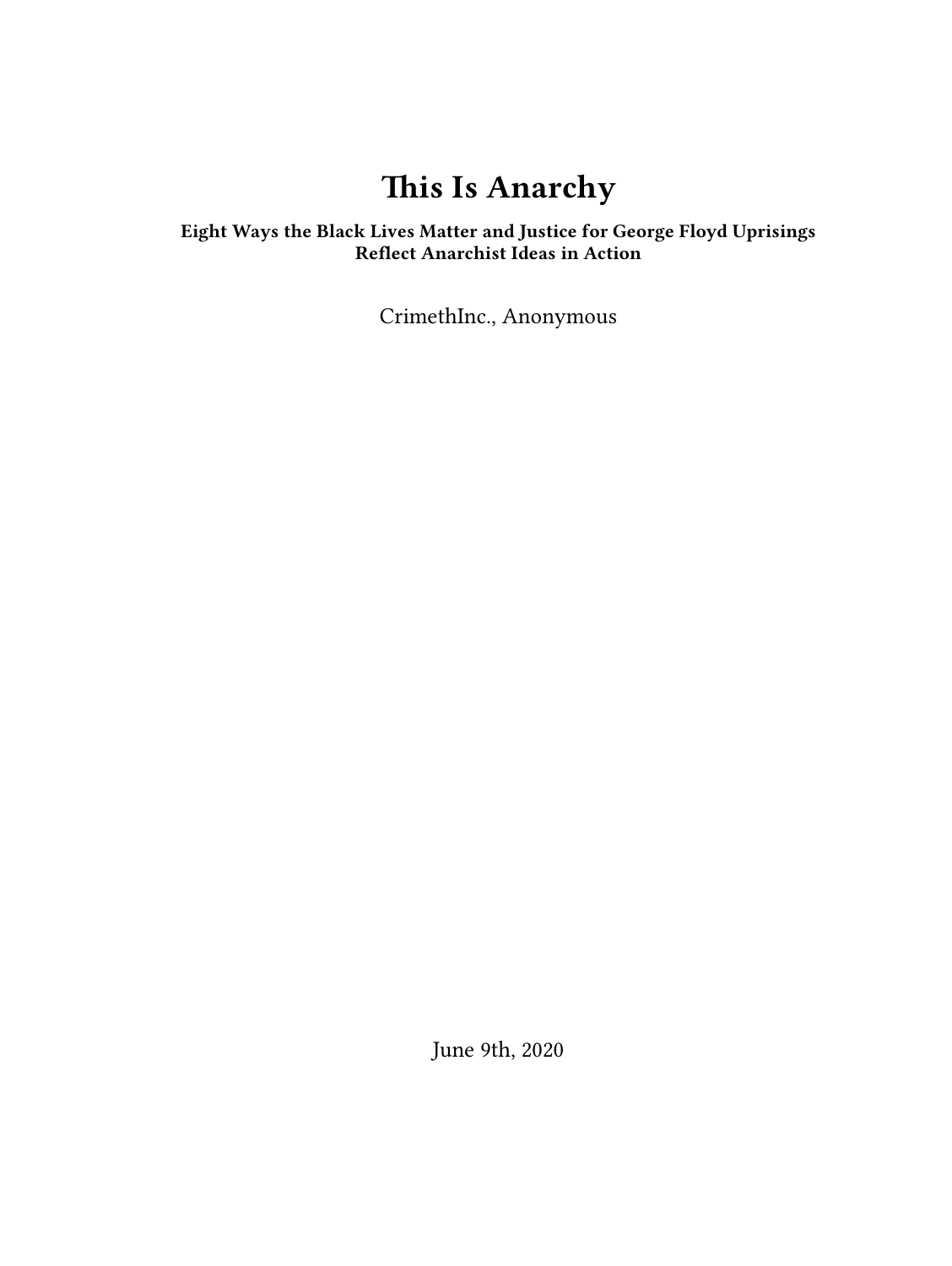## **Contents**

| People over Profit and Property (and some contained a series of the contact over $7$ |  |
|--------------------------------------------------------------------------------------|--|
|                                                                                      |  |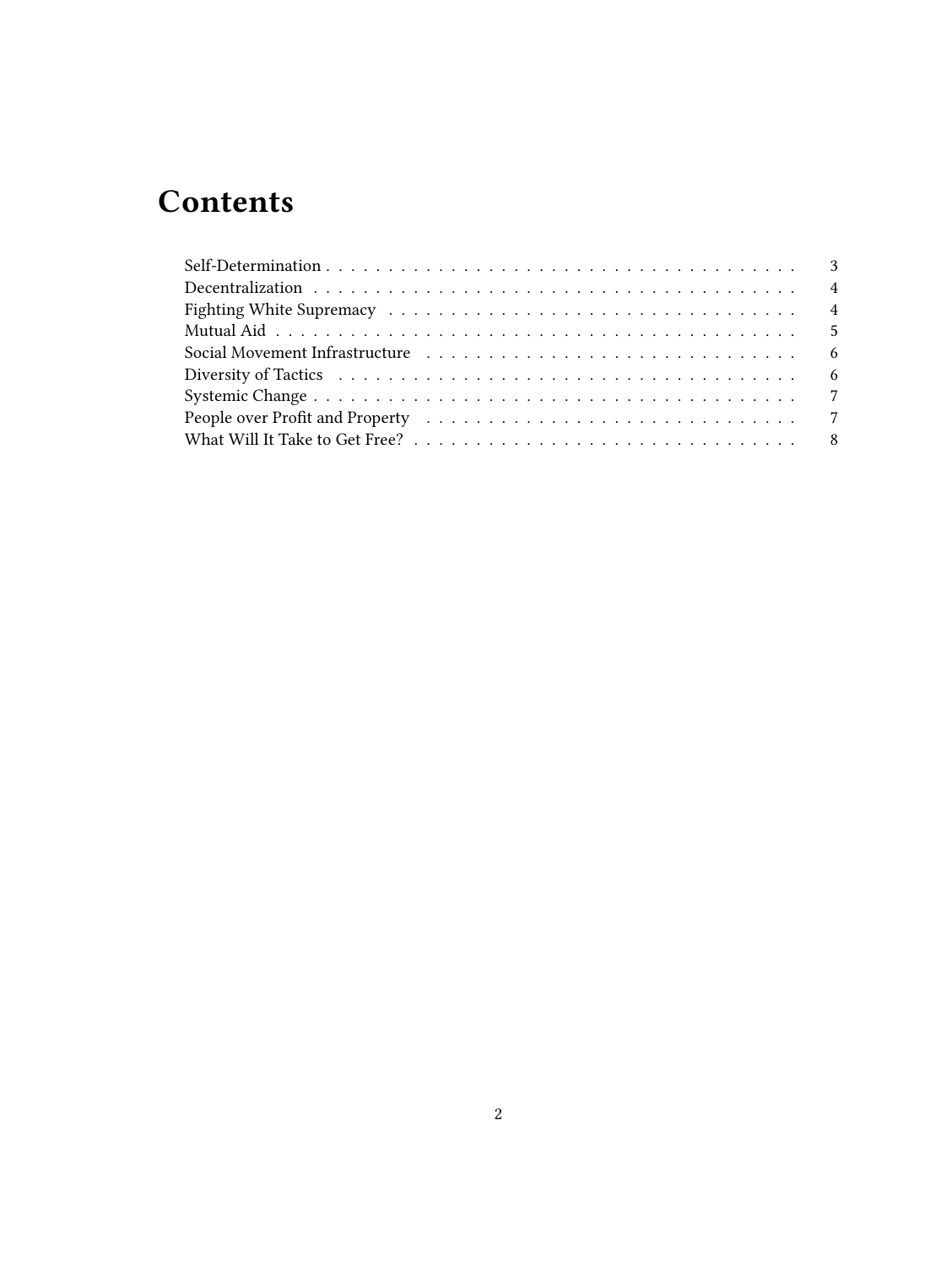Since Minneapolis police brutally murdered George Floyd on May 25, 2020, demonstrations have exploded across the US and the world. Millions of people have taken to the streets to demand justice for George Floyd and Breonna Taylor and an end to police violence and terror, underscoring the need to eradicate systemic racism by radically transforming our society. Within 24 hours of the explosion of protest, the President of the United States claimed that anarchists and anti-fascists were responsible for the unrest that has occurred in cities across the country.

This move to blame anarchists and "antifa" is intended to discredit these popular uprisings while demonizing and isolating the participants. Yet the ways that the prevailing order has failed almost all of us are clearer than ever. Outrage and protest have spread far beyond any particular ideology or group. As tens of thousands fill the streets of scores of cities, it is obvious that anarchists are not responsible for organizing these demonstrations. The demonstrations and the unrest accompanying them represent an organic response to a widely felt need.

At the same time, this organic groundswell of momentum, based in reproducible tactics that anyone can employ, embodies anarchist models for social change. Many of the practices and principles that have been fundamental to this movement have long been mainstays of anarchist organizing.

Here, we explore the anarchist roots of eight principles that have been essential to the success of the Black Lives Matter and Justice for George Floyd demonstrations, seeking to center Black initiatives that reflect anti-authoritarian values. For background on Black anarchism specifically, we recommend Lorenzo Kom'boa Ervin's Anarchism and the Black Revolution or the more recent Anarkata Statement.

#### <span id="page-2-0"></span>**Self-Determination**

One of the many things that politicians aim to obscure by insisting that "outside agitators" are responsible for the uprising that began in Minneapolis is that oppressed communities in the United States are *already* occupied and exploited by outsiders. This began with the colonization of North America by European settlers, the original "outside agitators," and continues today with the ownership of most of the real estate and businesses in Black, indigenous, and immigrant neighborhoods by non-residents with few ties to those communities—not to mention the policing of these neighborhoods by officers like Derek Chauvin who commute to the districts they terrorize.

In opposition to these ongoing occupations, anarchists call for self-determination, arguing that individuals and communities should control their own bodies and living conditions and determine their own destinies rather than live under the imposition of state power, which is designed to serve the urges of a privileged few rather than the needs of the many. As the horrific murders of George Floyd and Breonna Taylor show, reclaiming control over public space from the police forces that hold Black communities hostage is an essential step towards self-determination.

Likewise, anarchists believe that those who are directly affected by a situation should be the ones to decide how to respond to it. In taking the initiative to respond to the murder of George Floyd themselves on their own terms rather than deferring to "community leaders" or petitioning the government for redress, the people of Minneapolis made their demand for autonomy crystal clear.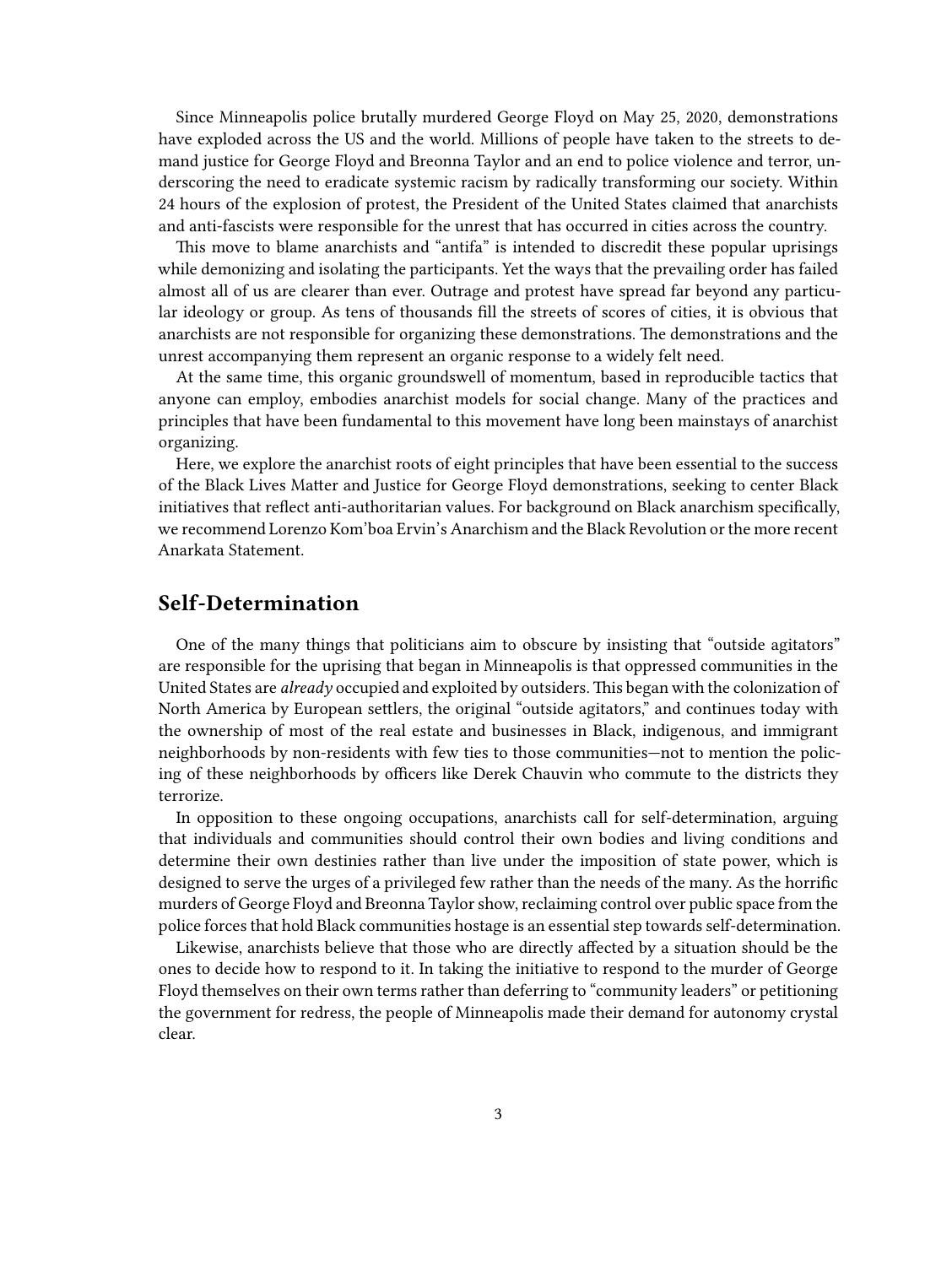On the streets of their neighborhoods, in their schools and workplaces, ordinary people in revolt are finding support from anarchists in their efforts to attain genuine self-determination for their communities.

"We need to use the greatest power that we have, which is control over our bodies, control of our labor, to make the situation ungovernable and untenable in the United States, and to do it in an organized systemic fashion."

-Kali Akuno of Cooperation Jackson

### <span id="page-3-0"></span>**Decentralization**

Contrary to the propaganda of right-wing conspiracy theorists, there has been no single force, organization, or ideology guiding these protests. Demonstrations for justice and against police violence have taken place in all 50 states and nearly 50 other countries over the past week without any central coordination whatsoever.

In contrast to top-down, centralized efforts, this flourishing of grassroots initiatives characterizes the anarchist approach to social change. Like the Occupy Movement, which anarchist activists and tactics helped to launch, local manifestations can take different forms according to context while amplifying the overall message. Horizontal links between participants allow for flexibility, keeping it easy for new people to get involved as they see fit. This model has won historic victories—for example, the mobilization against the summit of the World Trade Organization in Seattle in 1999, during which anarchists and others outwitted police through a networked structure of autonomous affinity groups that worked together to shut down the city.

Today, Black Lives Matter activists are also employing a decentralized approach, permitting the movement to spread organically and ensuring that it cannot be contained or coopted.

## <span id="page-3-1"></span>**Fighting White Supremacy**

As proponents of equality, anarchists oppose white supremacy and fascism. Those on the receiving end of colonial violence have always defended themselves against racist violence; anarchists believe in taking action in solidarity even when they themselves are not the targets. In one of the earliest expressions of anarchism in the United States, the prominent American abolitionist William Lloyd Garrison linked his rejection of the institutions of government and property to his opposition to the institution of slavery. In the 1980s and 1990s, anarchists across North America formed Anti-Racist Action chapters to fight against neo-Nazi organizing. Today's socalled "antifa" groups are part of this longstanding tradition of defending communities against racist and fascist violence. Historically, anarchist organizing spearheaded by Black people and other people of color has played a critical role in pushing broader social movements to challenge systemic racism. From Ferguson to Charlottesville and in Minneapolis today, anarchists of all ethnicities have been on the front lines of efforts to prevent neo-Nazis, neo-Confederates, and other white supremacists from harming people.

The efforts of President Trump, Attorney General Barr, and the right-wing media to declare "antifa" a terrorist organization are a transparent ploy to undermine this popular uprising and distract its supporters. The Ku Klux Klan, the deadliest terrorist organization in US history, receives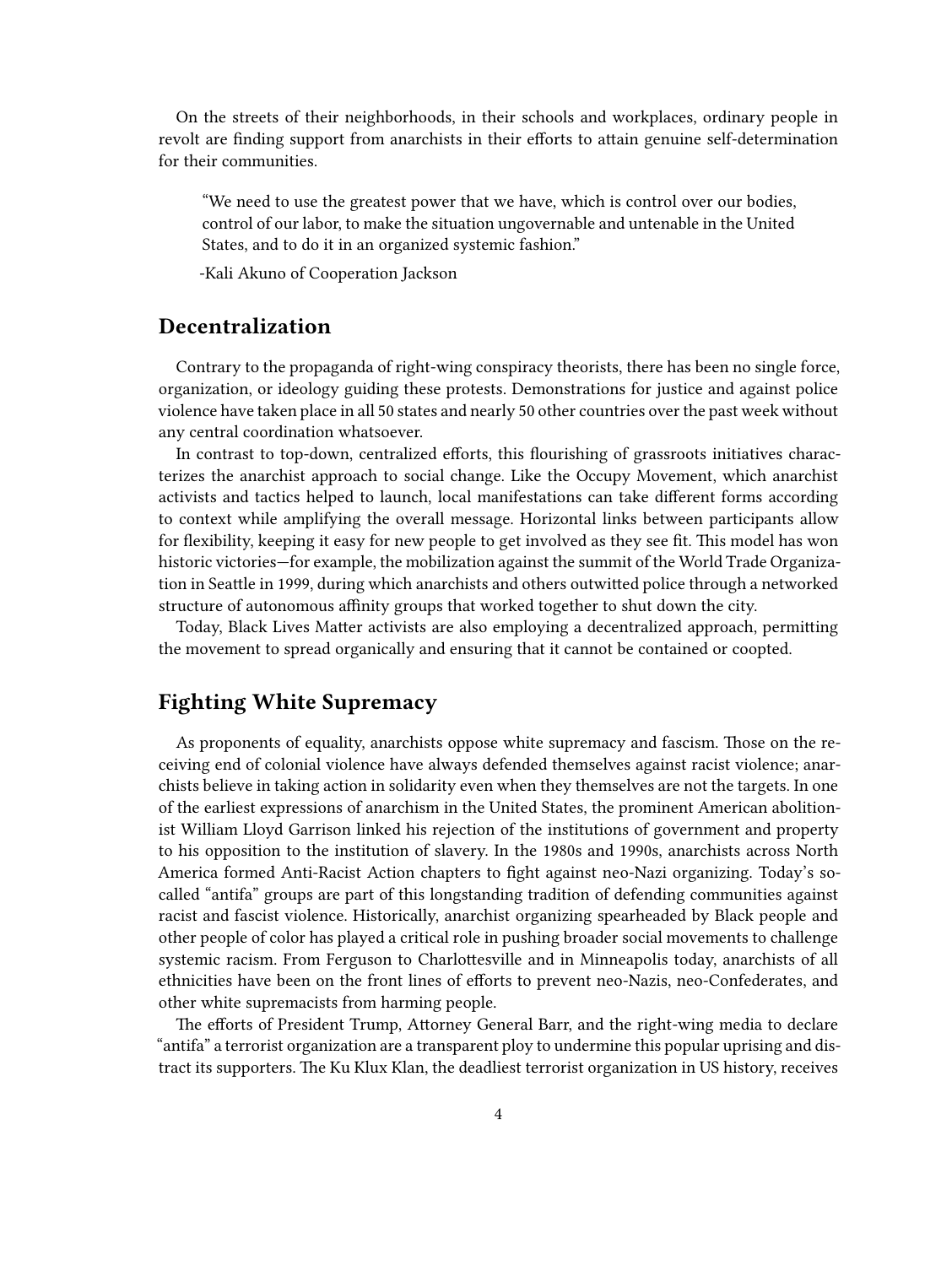no such condemnation—nor do the groups that radicalized the racist who murdered Heather Heyer in Charlottesville, nor the white supremacist gang whose symbol a NYPD officer flashed last week at a Black Lives Matter protest. Trump's government brands those who oppose white supremacy and fascism "terrorists," despite the fact that—unlike the bigots they oppose—they have yet to be responsible for a single person's death.

### <span id="page-4-0"></span>**Mutual Aid**

Mutual aid is a practice of reciprocal care through which participants in a network make sure that everyone's needs are met. It is neither a tit-for-tat exchange nor the sort of one-way assistance that a charity organization offers, but a free interchange of assistance and resources. Anarchists believe that communities can meet their needs through mutual aid rather than cutthroat competition for profit.

As the COVID-19 crisis unfolded, communities across the US recognized the need to organize to meet urgent needs collectively. Because anarchists took the initiative in these efforts from the beginning, they came to be known under the banner of mutual aid. Subsequently, even progressive politicians like Alexandria Ocasio-Cortez called on Americans to form mutual aid initiatives.

The term was originally popularized by the Russian anarchist Peter Kropotkin and spread through international anarchist networks. Kropotkin, a naturalist and biologist, argued in *Mutual Aid: A Factor of Evolution* (1902) that it is reciprocity and cooperation, not bloodthirsty competition, that enables species from the smallest microorganisms to human societies to survive and thrive. This challenged the Social Darwinist dogma of "survival of the fittest" that business elites used to justify the exploitation and inequality that accompanied the expansion of global capitalism in the nineteenth century. Kropotkin made a scientific and philosophical case for reorganizing society according to the principles of mutual aid, which he described as "the close dependency of every one's happiness upon the happiness of all" and "the sense of justice, or equity, which brings the individual to consider the rights of every other individual as equal to his own." Since Kropotkin's day, anarchists have consistently put this principle into practice via efforts like Food Not Bombs, Really Really Free Markets, community bail and bond funds, the Common Ground Collective's work after Hurricane Katrina, Mutual Aid Disaster Relief, and other projects.

Today, COVID-19 relief volunteers and supporters of the Justice for George Floyd protests collaborate to offer free medical care, water, food, and supplies on the streets of Minneapolis, Washington, DC, and around the United States. These efforts draw on the anarchist principle *to each according to need, from each according to ability.*

It's no surprise that COVID-19 relief and protest support efforts are intersecting. Due to the racialized disparities in wealth, health care access, and workplace vulnerability, people of color and Black people in particular have suffered disproportionately during the pandemic. Fighting for the principle that Black lives matter means confronting not only police violence but also all the other systems of oppression that have kept so many Black communities impoverished. These community initiatives reflect the anarchist idea that everyone's health and freedom are interlinked and can best be preserved through solidarity.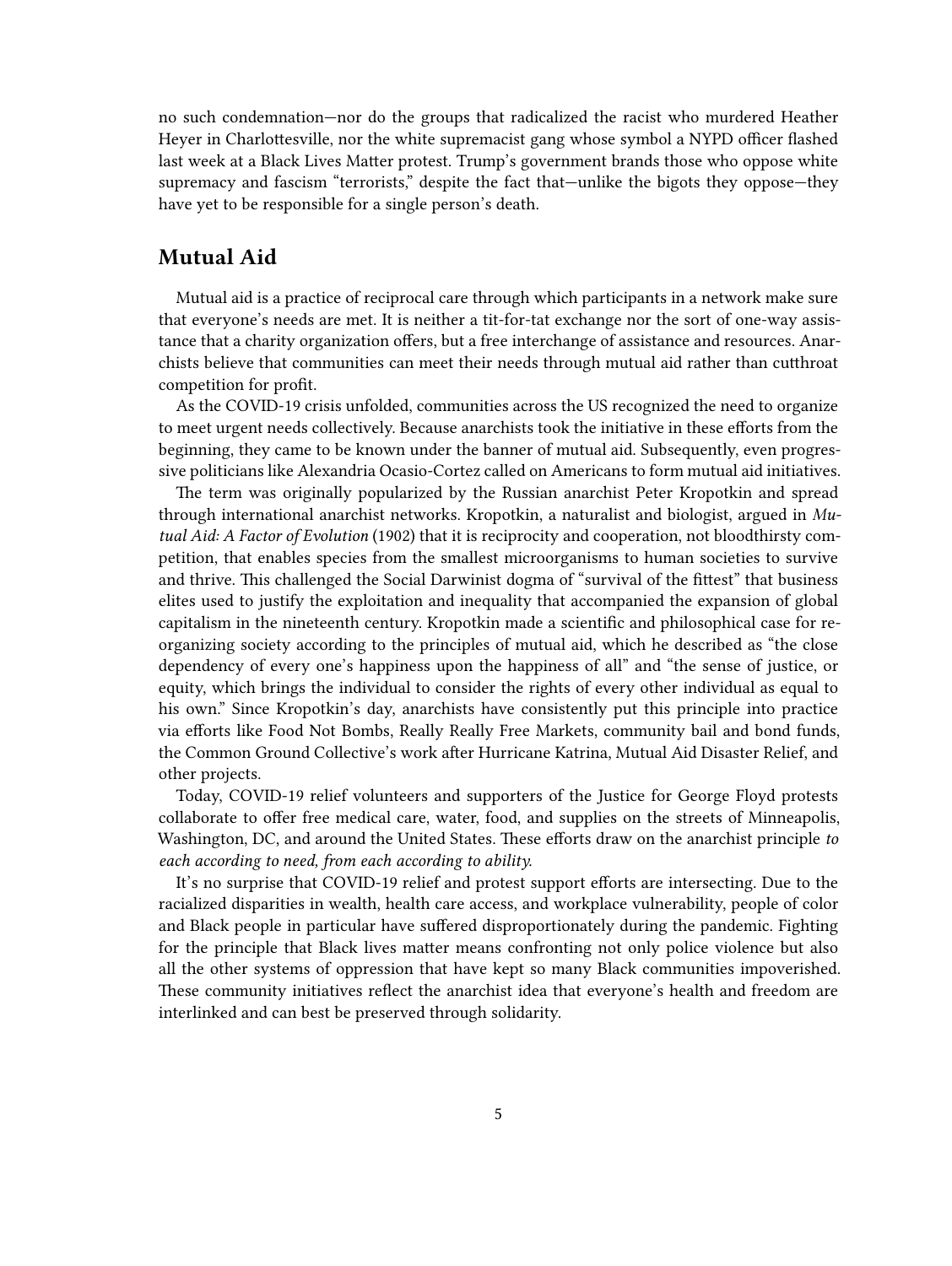#### <span id="page-5-0"></span>**Social Movement Infrastructure**

As hundreds of thousands of people have poured into the streets, defying police orders and curfews, over 10,000 protestors have been arrested and many injured by police or right-wing vigilantes. Despite this, the movement has continued to grow, thanks in part to emerging social movement infrastructure including collectives providing health and medical support, pro-bono legal assistance, bail funds, and other forms of solidarity. Anarchists have participated on the front lines of these efforts, leveraging longstanding infrastructure and drawing on decades of experience.

Participating in the worldwide protest network journalists dubbed the "anti-globalization" movement in the 1990s, anarchists took an active role in organizing collective infrastructure for medical, legal, and logistical support at large protests. Bail funds, activist lawyers, street medics, and communication teams played a critical role in mobilizations like the one against the World Trade Organization summit in Seattle. Since then, anarchists have honed their skills in mass mobilizations against government and corporate gatherings from the Republican and Democratic National Conventions from 2000 onwards to the G20 Summit in Pittsburgh in 2009 and Donald Trump's inauguration in 2017. Organizing horizontally in volunteer networks, building relationships between local and national organizers, and drawing on solidarity and mutual aid to provide resources to participants, they have repeatedly empowered ordinary people to exert an outsize influence on historic events.

We see the legacy of these successes in the emerging legal and medical infrastructures supporting the Justice for George Floyd protests. For example, the Northstar Health Collective in Minneapolis, which provided critical support for the protests, was founded by anarchists during the mobilization against the 2008 Republican National Convention.

#### <span id="page-5-1"></span>**Diversity of Tactics**

In a decentralized movement, how can various groups employing different strategies coordinate to minimize the likelihood of conflict? How can they ensure that their efforts are not vulnerable to the divide-and-conquer strategies of the state and conservative media interests? For decades, anarchists have experimented with answers to these questions.

When the Republican National Convention took place in Minnesota in 2008, a coalition of protest groups involving many anarchists agreed upon the "St. Paul Principles," inspired by similar points of unity used in mass organizing efforts anchored by anarchists in major cities in Canada and the US over the preceding years. Models like this assist people of diverse ideologies and priorities in supporting rather than hindering each other's efforts.

The Justice for George Floyd protests are so diverse and incorporate so many different approaches that by no means all participants adhere to this framework. But many of the most prominent voices are insisting on a similar approach to prevent the movement from being divided. This embrace of a diversity of tactics reflects the core anarchist value of autonomy.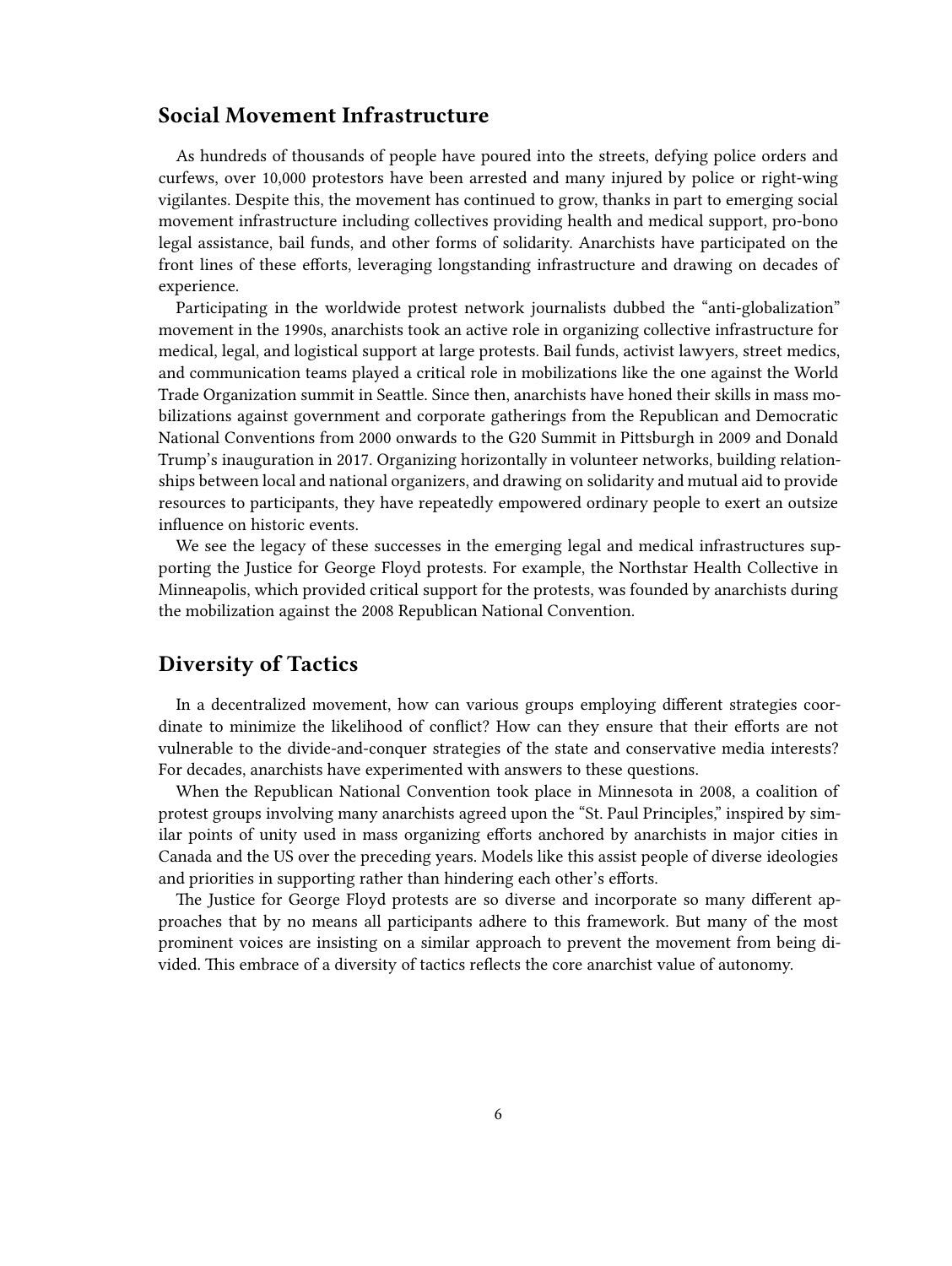### <span id="page-6-0"></span>**Systemic Change**

Anarchists reject focusing on petitioning for top-down reforms in favor of seeking solutions that attack social problems at their roots. Reforms can be a step towards fundamental change, but anarchists argue that we should begin from an analysis of the root causes of social ills and a holistic understanding of the systems that both ensure disparities and benefit from them.

So far, none of the reforms that politicians propose, such as civilian review boards or body cameras, have served to diminish police violence on a nationwide level. Neither have legal responses, such as bringing lawsuits or charges against officers, nor electoral solutions like lobbying or voting in new politicians. Despite reform efforts following the rebellion in Ferguson in 2014, the number of police killings annually in the US actually increased between 2015 and 2019.

Today, for the first time, mainstream discourse is acknowledging the possibility of defunding police departments or abolishing them altogether. Anarchists join Black feminists and prison abolitionists in insisting that cosmetic reforms will not solve the underlying issues of power, racism, and exploitation that drive state violence. Anarchists have been targets of police and state violence for over a century, from the Haymarket martyrs to the Anarchist Exclusion Act, the Palmer Raids, and the J20 case. These experiences inform the anarchist vision of a world entirely free of police and the exploitation they perpetuate.

"The unjust institutions which work so much misery and suffering to the masses have their root in governments, and owe their whole existence to the power derived from government, we cannot help but believe that were every law, every title deed, every court, and *every police officer or soldier abolished tomorrow* with one sweep, we would be better off than now."

-Lucy Parsons, The Principles of Anarchism

#### <span id="page-6-1"></span>**People over Profit and Property**

The slogan "Black Lives Matter" has radical implications. To assert that human life is more important than preserving state control or protecting corporate property poses a profound challenge to today's political and economic order. This implies a fundamentally different ethics than the logic of the state.

As the COVID-19 crisis has shown, business as usual can be deadly. Alongside environmental destruction, workplace accidents, massive consumer debt, and the waste of human potential that characterizes the capitalist economy, the pandemic is adding another layer of tragedy to the costs of valuing profit over people. Many workers, forced to return to their jobs by politically motivated reopening efforts, are being punished by their employers for attempting to protect their health. All of this, on top of the pervasive police violence that sparked the Floyd protests, suggests how little the powerful value the lives of everyday people.

Anarchists join the Black Lives Matter movement in promoting a different conception of value. Insisting on the value of Black lives means challenging the institutions that prioritize profit and control over them—the police as well as the politicians protecting them, exploitative employers, polluters, profiteers, and many others. This means taking a stand against capitalism as well as police. From the Industrial Workers of the World, a union that challenges the wage system itself,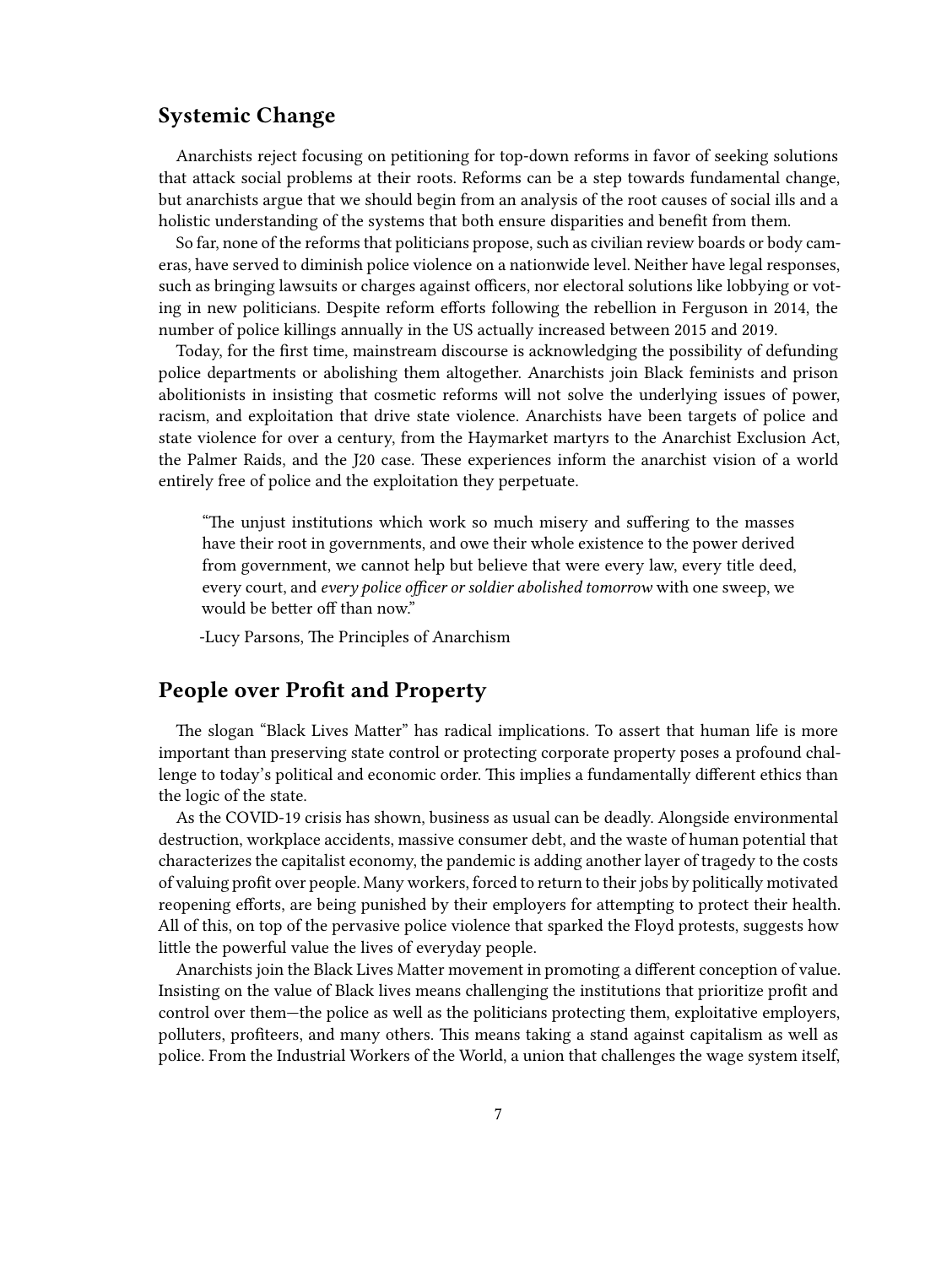to the mutual aid networks that put gift economies into practice, anarchists consistently strive to foster a world of cooperation beyond the market. The Movement for Black Lives, too, outlines that they are explictly anti-capitalist in their organizing principles. Valuing Black lives requires profoundly transforming the economic system.

Many voices both inside and out of the protests are joining the chorus demanding that human life must take precedence over property. Even business owners who have experienced looting or fires in the course of the protests have spoken up to insist that the focus should remain on the core issues of anti-Black violence, policing, and social justice. This points the way toward an ethics of solidarity that characterizes anarchist approaches to social transformation.

#### <span id="page-7-0"></span>**What Will It Take to Get Free?**

President Trump is wrong. It's not "anarchists" who are responsible for the courageous militant actions we've seen in the streets—though anarchists of many ethnicities have participated. Above all, it has been Black and brown youth and other marginalized people whose bravery and determination have compelled the entire world to take notice. As we've seen, there are significant overlaps between the values and strategies of anarchist movements and of Black Lives Matter and other anti-police and liberation struggles. While anarchists should not displace other participants' ways of describing their activities to claim these as examples of anarchist ideology, these resonances are the basis for mutual exchange and solidarity in the process of building multi-racial movements for liberation.

Anarchists believe that it is worth fighting to create a society based on mutual aid, autonomy, equality, freedom, and solidarity. For any movement to be effective, the participants must identify what it will take to change things. The courageous response to the murder of George Floyd showed the effectiveness of uncompromising direct action—not only to raise the social costs of injustice, but also to make it possible to imagine another world. After the burning of the third precinct in Minneapolis demonstrated that ordinary people can defeat the police in open conflict, defunding and abolishing the police became thinkable on the scale of nationwide public discourse.

In Minneapolis and then in Louisville, Los Angeles, New York City, and around the world, Black, brown, and other marginalized people have converged to shut down business as usual. Anarchists have participated, contributing experience with resistance tactics, infrastructures that offer support to all in need, and visions of a world in which the institutions that killed George Floyd and so many others would not exist. Ideas and approaches that resonate with anarchist values can be seen in action throughout these protests, regardless of whether those who employ them give them political labels.

These values and practices, which transcend any single ideology or tradition, can be the basis for people to come together across lines of difference as they confront state power in the streets. The indigenous anarchist collective Indigenous Action and others have argued that modern movements need "accomplices not allies"—people dedicated to sharing risks and taking direct action together, motivated by a vision of collective liberation rather than guilt, duty, or prestige. The Justice for George Floyd protests have demonstrated the effectiveness of multiracial, decentralized, grassroots efforts. Informed by a horizontal, participatory ethos that rejects police violence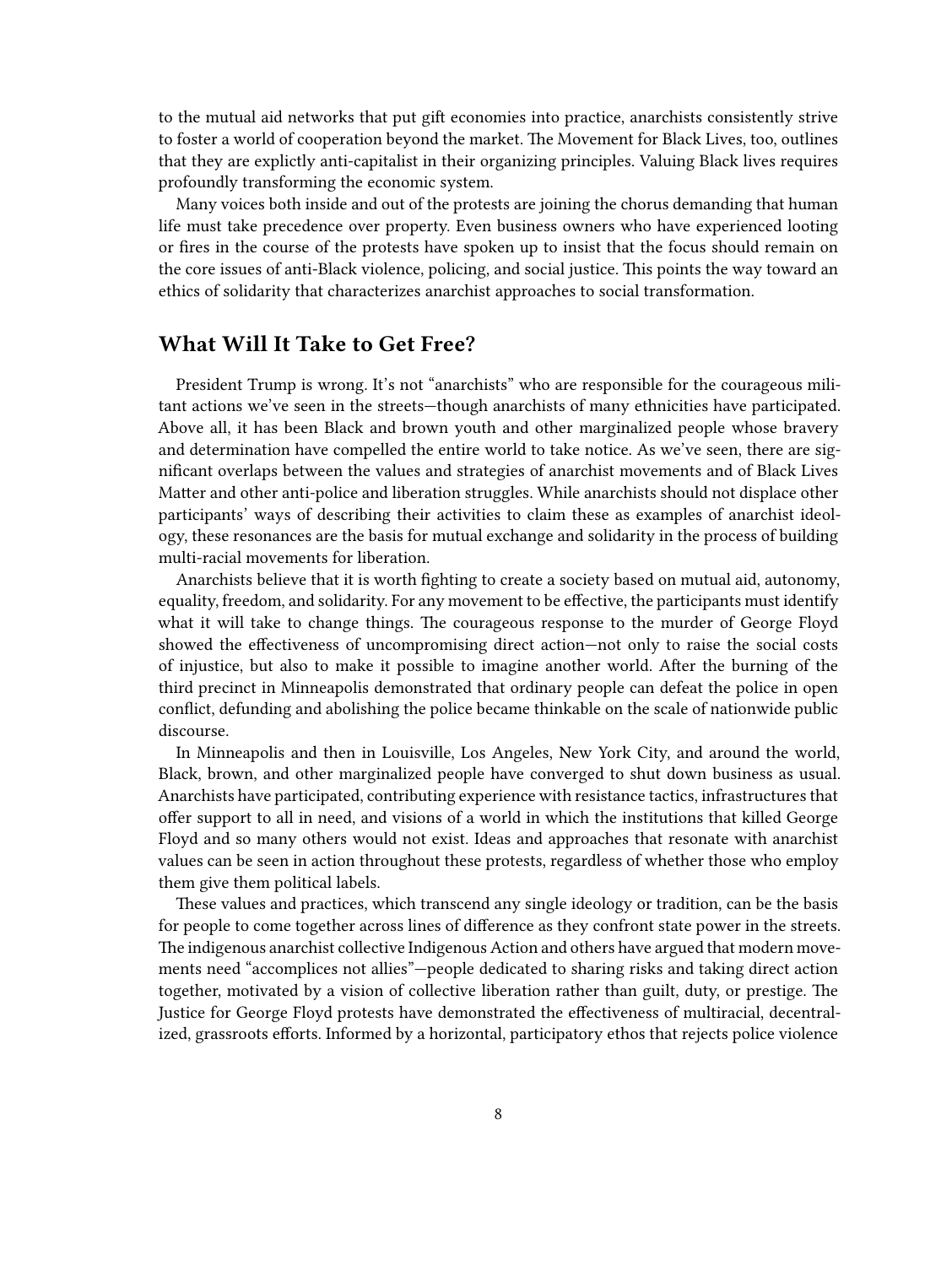as well as every other form of state coercion, anarchists insist that everyone has a role to play in the process of getting free.

One of the most central messages from anarchist organizing over the past decades—including struggles for refugee and migrant solidarity, queer liberation, prison abolition and beyond—is that each of us can only be free when all of us are free. Ashanti Alston, an anarchist activist, speaker, and writer, has articulated this beautifully. As a former member of the Black Panther Party and the Black Liberation Army and a former political prisoner, Alston has had plenty of experience confronting state violence. Informed by the Zapatista uprising in Chiapas, his vision of collective liberation reflects an anarchist ethos shared across many movements and communities, echoing forward to inspire our efforts today:

"We have to figure out how to create a world where it's possible for all different people to be who they are, to have a world where everyone fits."